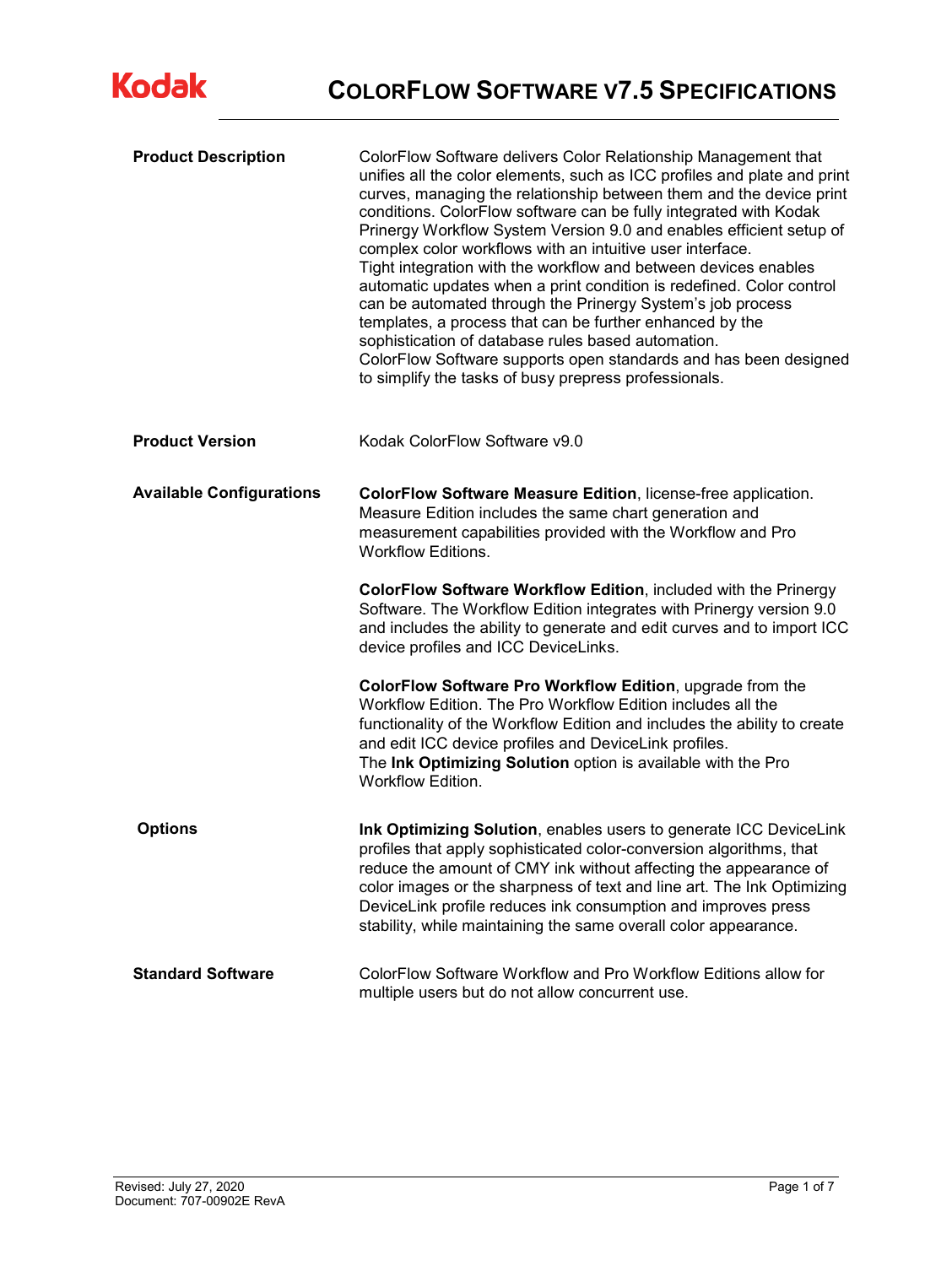

| <b>System Requirements</b>                         | <b>ColorFlow Software v9.0 Client Software for Windows</b>                                                                                                                                                                                                                                                                                                                      |  |  |
|----------------------------------------------------|---------------------------------------------------------------------------------------------------------------------------------------------------------------------------------------------------------------------------------------------------------------------------------------------------------------------------------------------------------------------------------|--|--|
|                                                    | Microsoft Windows® 8.1, or 10, or Microsoft Windows Server<br>20012 or 2016                                                                                                                                                                                                                                                                                                     |  |  |
|                                                    | Adobe Reader software (to display reports)<br>$\bullet$                                                                                                                                                                                                                                                                                                                         |  |  |
|                                                    | 2 GB RAM (minimum); 4 GB RAM (recommended)<br>$\bullet$                                                                                                                                                                                                                                                                                                                         |  |  |
|                                                    | Intel ® Core 2 Duo processor (2.0 GHz minimum)<br>$\bullet$                                                                                                                                                                                                                                                                                                                     |  |  |
|                                                    | Microsoft Visual C++ 2005 Service Pack 1 Redistributable<br>$\bullet$<br>Package ATL Security                                                                                                                                                                                                                                                                                   |  |  |
|                                                    | ColorFlow Software v9.0 Client Software for Macintosh                                                                                                                                                                                                                                                                                                                           |  |  |
|                                                    | Macintosh computer with an Intel processor running macOS<br>$\bullet$<br>10.13, 10.14 or 10.15. To install ColorFlow software, you<br>must have a user account with administrator privileges<br>Adobe Reader software (to display reports)<br>$\bullet$<br>Intel Core 2 Duo processor (2.0 GHz minimum)<br>$\bullet$<br>2 GB RAM (minimum); 4 GB RAM (recommended)<br>$\bullet$ |  |  |
| <b>Documentation Included</b>                      | Online documentation and Computer-based Training is included<br>with the software. No hardcopy documentation is provided.                                                                                                                                                                                                                                                       |  |  |
| <b>Training Included</b>                           | No entitlement training is provided. Several training options will be<br>available as Professional Service offerings.                                                                                                                                                                                                                                                           |  |  |
| <b>Supported Print</b><br><b>Technologies</b>      | ColorFlow Software supports the following print technologies:<br>Offset printing (sheetfed, heatset web, coldset web)<br>$\bullet$<br>Flexographic printing<br>$\bullet$<br>Electrophotographic printing<br>$\bullet$<br>Inkjet printing<br>$\bullet$<br>Digital halftone proofing<br>$\bullet$                                                                                 |  |  |
| <b>Device Colorants</b>                            | CMYK process printing, 5C to 7C extended gamut printing, and spot<br>colors                                                                                                                                                                                                                                                                                                     |  |  |
| <b>Supported Measurement</b><br><b>Instruments</b> | ColorFlow Software supports the creation and measurement of<br>charts for the following instruments:                                                                                                                                                                                                                                                                            |  |  |
|                                                    | X-Rite i1Pro (UV or non-UV), i1Pro2 and i1Pro3<br>Spectrophotometers                                                                                                                                                                                                                                                                                                            |  |  |
|                                                    | X-Rite i1iO Table with X-Rite i1Pro (UV or non-UV), i1Pro2 or<br>$\bullet$<br>i1Pro3 Spectrophotometer                                                                                                                                                                                                                                                                          |  |  |
|                                                    | X-Rite i1iSis and i1iSis2 Spectrophotometers<br>$\bullet$                                                                                                                                                                                                                                                                                                                       |  |  |
|                                                    | X-Rite i1iSis XL and i1iSis2 XL Spectrophotometers                                                                                                                                                                                                                                                                                                                              |  |  |
|                                                    | Techkon RS-800 (Windows only)                                                                                                                                                                                                                                                                                                                                                   |  |  |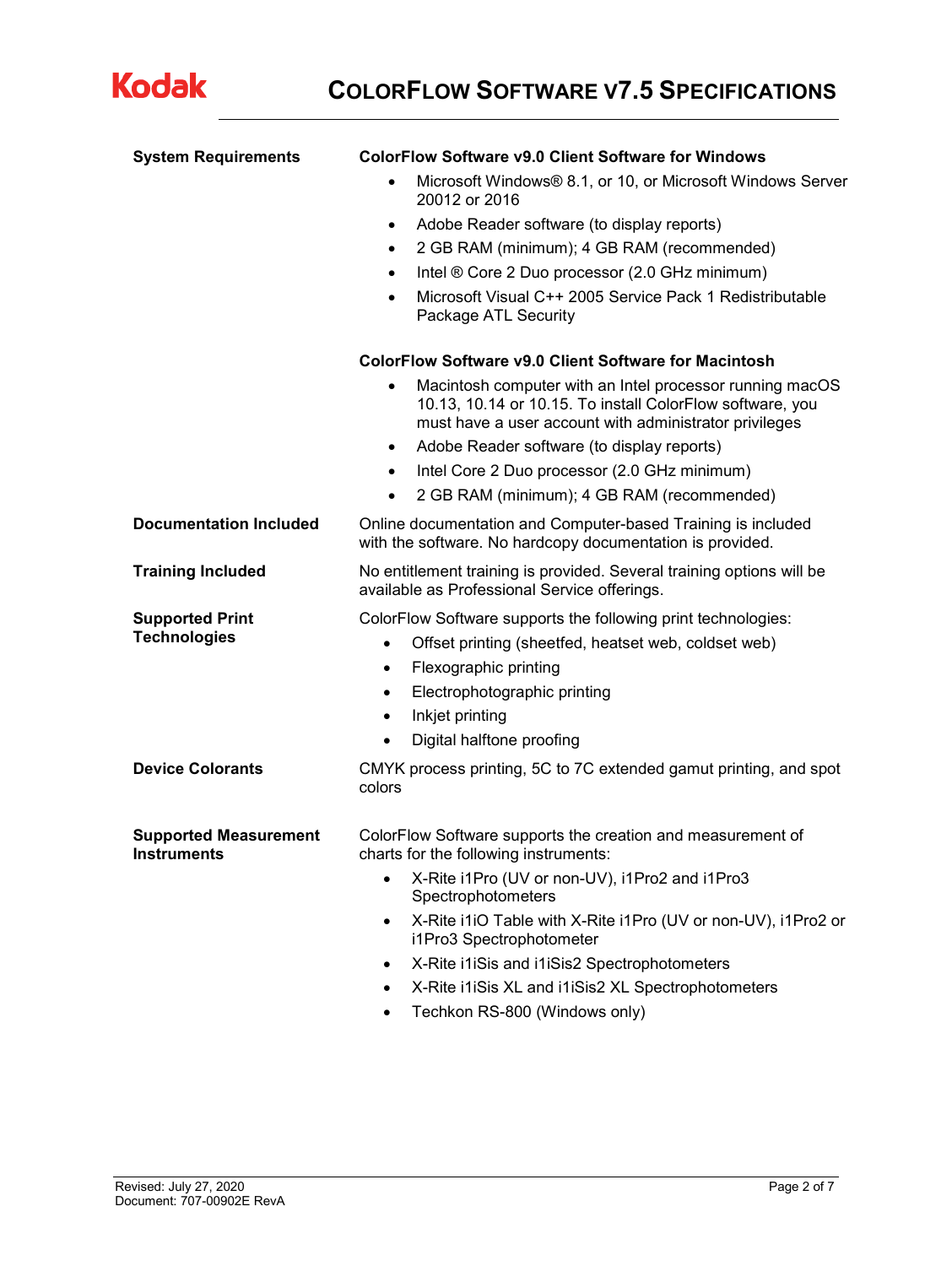

| <b>Chart Generation and</b><br><b>Measurement</b> | ColorFlow Software generates and measures charts for device<br>characterization using an integrated chart reader. Chart types<br>include: |  |  |  |  |  |
|---------------------------------------------------|-------------------------------------------------------------------------------------------------------------------------------------------|--|--|--|--|--|
|                                                   | CMYK Color Characterization charts (based on IT8.7/4 and<br>$\bullet$<br>IT8.7/5 charts)                                                  |  |  |  |  |  |
|                                                   | Built-in P2P25 and P2P51 charts for i1Pro, i1iO and i1iSis<br>$\bullet$<br>Built-in 5C, 6C and 7C charts for i1iO and i1iSis<br>٠         |  |  |  |  |  |
|                                                   |                                                                                                                                           |  |  |  |  |  |
|                                                   | <b>CMYK Tonal Characterization charts</b><br>$\bullet$                                                                                    |  |  |  |  |  |
|                                                   | CMYK and spot ink Tint Ramps for generating TVI- or SCTV-<br>٠<br>based curves (spot patch measurement or keyboard entry)                 |  |  |  |  |  |
| <b>Keyboard Entry of Data</b>                     | Tonal Data entry for Tint Ramps can be done for:                                                                                          |  |  |  |  |  |
|                                                   | Tint Ramps for generating plate curves<br>$\bullet$                                                                                       |  |  |  |  |  |
|                                                   | Tint Ramps for generating TVI- or SCTV-based print curves                                                                                 |  |  |  |  |  |
| <b>Chart Data Import</b>                          | Chart measurement data can be imported from the following<br>applications:                                                                |  |  |  |  |  |
|                                                   | Profile Wizard 4.0 (CGATS 1.7 format)<br>$\bullet$                                                                                        |  |  |  |  |  |
|                                                   | X-Rite ColorPort 1.54 (Mac), vTBD (PC) CGATS.17 format<br>$\bullet$                                                                       |  |  |  |  |  |
|                                                   | X-Rite Measure Tool (CGATS 1.7 format)<br>$\bullet$                                                                                       |  |  |  |  |  |
|                                                   | X-Rite Profile Maker v5.0 (CGATS 1.7 format)<br>$\bullet$                                                                                 |  |  |  |  |  |
|                                                   | X-Rite MonacoPROFILER 4.8 (CGATS 1.7 format)<br>$\bullet$                                                                                 |  |  |  |  |  |
|                                                   | Heidelberg Prinect Image Control (CGATS 1.7 format)<br>٠                                                                                  |  |  |  |  |  |
| <b>Chart Data Export</b>                          | Chart measurement data can be exported:                                                                                                   |  |  |  |  |  |
|                                                   | CGATS.5 tab-delimited text format                                                                                                         |  |  |  |  |  |
|                                                   | Export of average data for multi-sheet measurements<br>٠                                                                                  |  |  |  |  |  |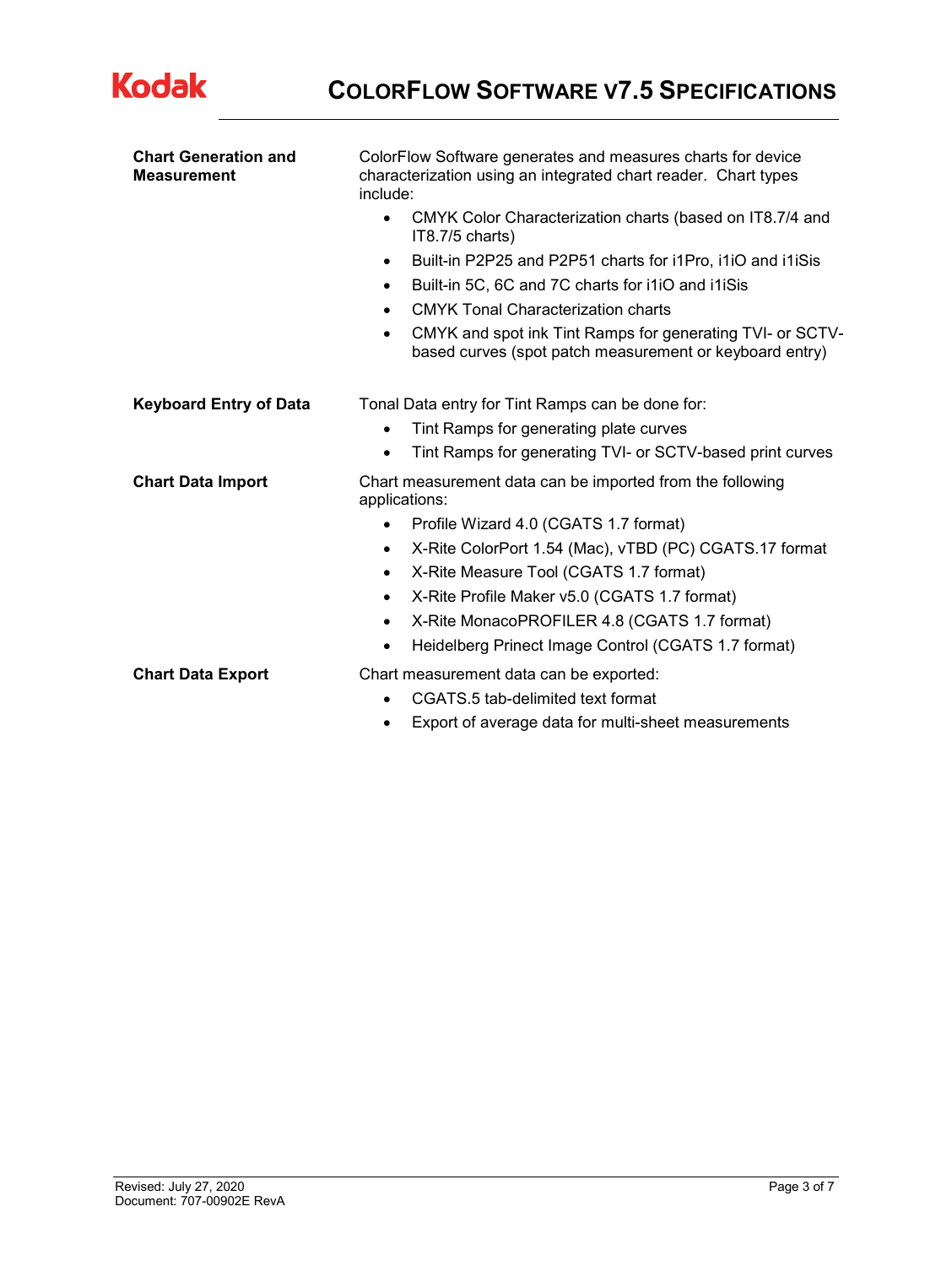

**COLORFLOW SOFTWARE V7.5 SPECIFICATIONS**

| <b>Supported Industry</b>                     | ColorFlow Software includes characterization data for the following:                                         |  |  |  |  |
|-----------------------------------------------|--------------------------------------------------------------------------------------------------------------|--|--|--|--|
| <b>Standards and</b><br><b>Specifications</b> | CGATS2-21-CRPC1 through CRPC7<br>$\bullet$                                                                   |  |  |  |  |
|                                               | FOGRA 28-32, 39-42, 45-54<br>$\bullet$                                                                       |  |  |  |  |
|                                               | GRACoL 2006 Coated Type 1<br>$\bullet$                                                                       |  |  |  |  |
|                                               | IFRA 26<br>$\bullet$                                                                                         |  |  |  |  |
|                                               | IFRA 30<br>$\bullet$                                                                                         |  |  |  |  |
|                                               | ISO 12647-2:2004 TVI Curves (A through H)<br>$\bullet$                                                       |  |  |  |  |
|                                               | ISO 12647-2:2013 TVI Curves (A through E)<br>$\bullet$                                                       |  |  |  |  |
|                                               | <b>PSR Gravure HWC</b><br>$\bullet$                                                                          |  |  |  |  |
|                                               | <b>PSR Gravure SC</b><br>$\bullet$                                                                           |  |  |  |  |
|                                               | <b>PSR Gravure LWC</b><br>$\bullet$                                                                          |  |  |  |  |
|                                               | <b>PSR Gravure MF</b><br>$\bullet$                                                                           |  |  |  |  |
|                                               | SWOP 2006 Coated Type 3<br>$\bullet$                                                                         |  |  |  |  |
|                                               | SWOP 2006 Coated Type 5<br>$\bullet$                                                                         |  |  |  |  |
|                                               | ColorFlow Software includes ICC device profiles of PDF/X Output<br>Intents registered at www.color.org       |  |  |  |  |
| <b>Plate Curves</b>                           | <b>Curve Generation</b>                                                                                      |  |  |  |  |
|                                               | Single-channel plate curve is applicable to all separations                                                  |  |  |  |  |
|                                               | <b>Curve Export</b>                                                                                          |  |  |  |  |
|                                               | <b>Export of Harmony Transfer Calibration Curves</b>                                                         |  |  |  |  |
| <b>Print Curves</b>                           | <b>Curve Generation</b>                                                                                      |  |  |  |  |
|                                               | CMYK Curves based on Tone Value Increase (TVI) or Gray-balance<br>$\bullet$<br>method                        |  |  |  |  |
|                                               | Extended Gamut Curves based on Spot Color Tone Value (SCTV)<br>$\bullet$                                     |  |  |  |  |
|                                               | Custom Spot curves based on TVI or SCTV<br>$\bullet$                                                         |  |  |  |  |
|                                               | Mapping of other Spot color names to CMYK curves<br>$\bullet$                                                |  |  |  |  |
|                                               | Generation of Custom Transfer Curves including CMYK, CMYK+ and<br>Spot curve channels                        |  |  |  |  |
|                                               | <b>Curve Import/Export</b>                                                                                   |  |  |  |  |
|                                               | Import and export of Harmony Transfer Curves                                                                 |  |  |  |  |
|                                               | <b>Curve Editing</b>                                                                                         |  |  |  |  |
|                                               | Editing of all curve types via numerical and graphical methods                                               |  |  |  |  |
|                                               | Editing effect can be visualized through on-screen display of a user-<br>selectable image (CMYK curves only) |  |  |  |  |
|                                               | ColorFlow Software includes unique CMY gray-balance curve editing<br>$\bullet$<br>capabilities               |  |  |  |  |
|                                               |                                                                                                              |  |  |  |  |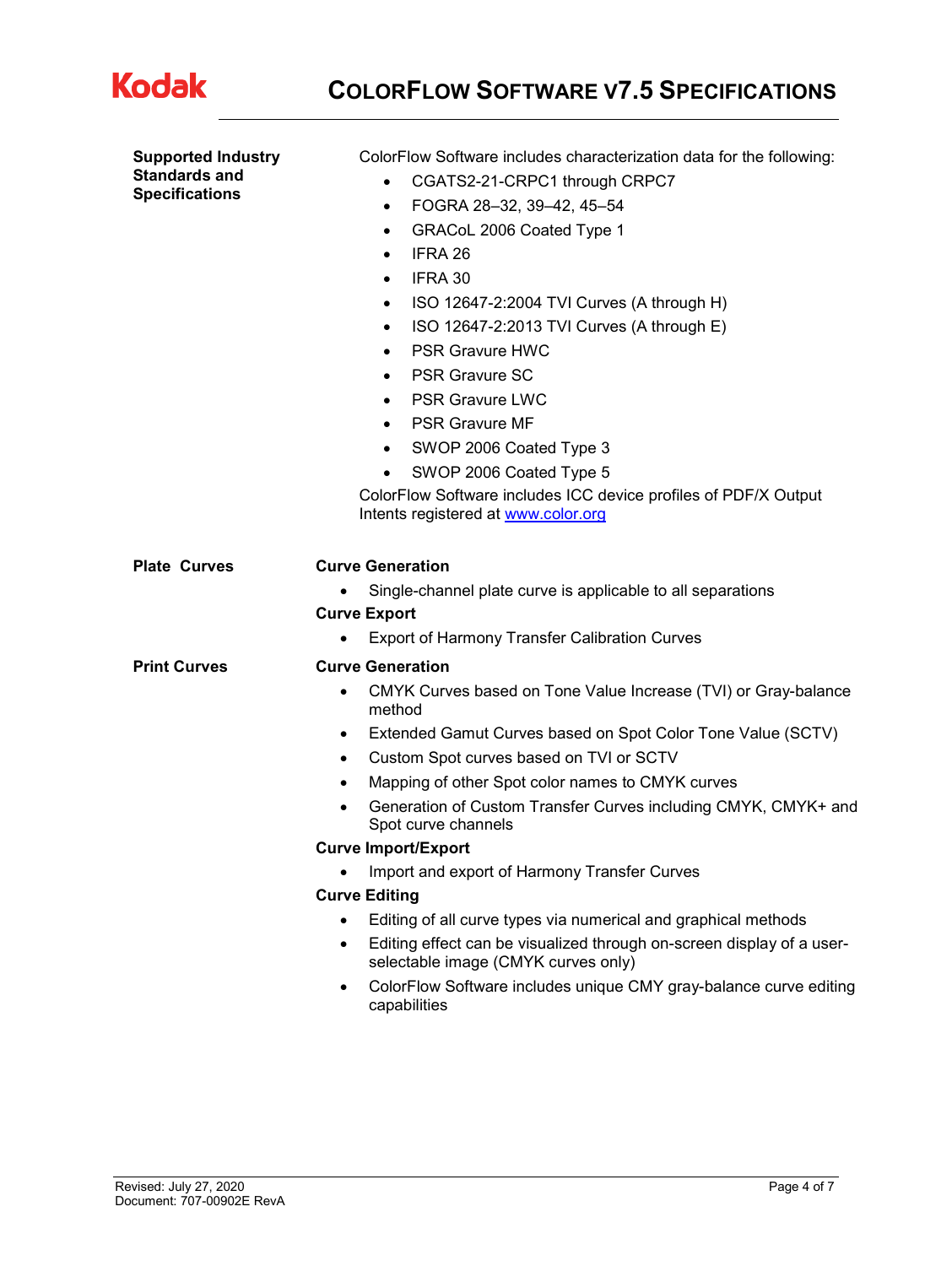

## **COLORFLOW SOFTWARE V7.5 SPECIFICATIONS**

| <b>Device Profiles</b>        | <b>Profile Generation</b>                                                                                                           |  |  |  |  |
|-------------------------------|-------------------------------------------------------------------------------------------------------------------------------------|--|--|--|--|
|                               | CMYK ICC device profiles (v2 and v4)                                                                                                |  |  |  |  |
|                               | 5C through 7C ICC device profiles (v4)<br>$\bullet$                                                                                 |  |  |  |  |
|                               | <b>Profile Import/Export</b>                                                                                                        |  |  |  |  |
|                               | Import of ICC-compliant device profiles                                                                                             |  |  |  |  |
|                               | Export of ColorFlow-generated ICC device profiles                                                                                   |  |  |  |  |
|                               | <b>Profile Editing</b>                                                                                                              |  |  |  |  |
|                               | Adjustment of CMYK(+) profile White Point, Input or Output Tonality<br>$\bullet$                                                    |  |  |  |  |
|                               | Adjustment of CMYK Dark Point, Gray Balance, and Selected Color<br>$\bullet$                                                        |  |  |  |  |
| <b>DeviceLink Profiles</b>    | <b>Profile Generation</b>                                                                                                           |  |  |  |  |
|                               | RGB-to-CMYK and CMYK-to-CMYK ICC DeviceLink profiles (v2 and<br>v4)                                                                 |  |  |  |  |
|                               | 5C through 7C source and/or destination also supported (v4)                                                                         |  |  |  |  |
|                               | <b>Profile Import/Export</b>                                                                                                        |  |  |  |  |
|                               | Import of ICC-compliant device profiles<br>$\bullet$                                                                                |  |  |  |  |
|                               | Export of ColorFlow-generated ICC device profiles                                                                                   |  |  |  |  |
|                               | <b>Profile Editing</b>                                                                                                              |  |  |  |  |
|                               | Adjustment of CMYK(+) to CMYK(+) DeviceLink White Point, Input<br>٠<br>and Output Tonality                                          |  |  |  |  |
|                               | Adjustment of CMYK to CMYK Dark Point, Gray Balance, and<br>$\bullet$<br>Selected Color                                             |  |  |  |  |
| <b>Reports</b>                | Print characterization report<br>$\bullet$                                                                                          |  |  |  |  |
|                               | Print comparison report for comparing one device response to<br>$\bullet$<br>another, or to a reference print condition             |  |  |  |  |
|                               | Verification report for comparing the response of a device with its<br>$\bullet$<br>curves and/or DeviceLink to the target response |  |  |  |  |
| Languages<br><b>Supported</b> | English, French, Italian, German, Spanish, Russian, Simplified Chinese,<br>Traditional Chinese, Japanese, Korean                    |  |  |  |  |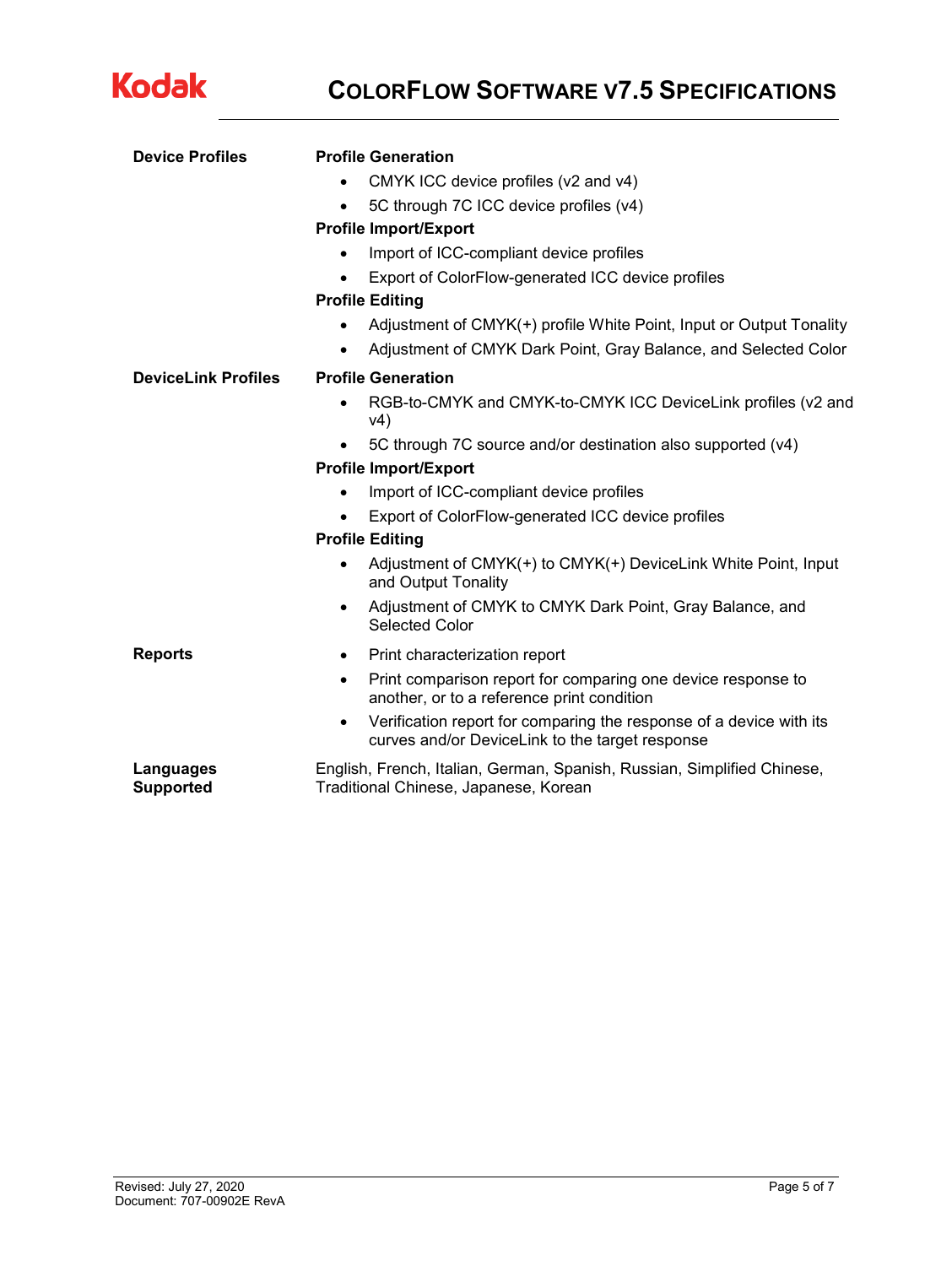## **Kodak ColorFlow Software Version 9.0 Feature Comparison**

| <b>Feature</b>                                         | <b>Measure</b><br><b>Edition</b> | <b>Workflow</b><br><b>Edition</b> | Pro<br><b>Workflow</b><br><b>Edition</b> |
|--------------------------------------------------------|----------------------------------|-----------------------------------|------------------------------------------|
| Macintosh and PC Client                                | $\checkmark$                     | ✓                                 | ✓                                        |
| Multiple Clients (single concurrent connection)        |                                  | $\checkmark$                      | $\checkmark$                             |
| Integration with Prinergy version 9.0                  |                                  | ✓                                 | ✓                                        |
| Integrated Chart Generator/Reader                      | $\checkmark$                     | $\checkmark$                      | $\checkmark$                             |
| <b>CMYK TVI Curves</b>                                 |                                  | ✓                                 | $\checkmark$                             |
| <b>CMYK Gray Balance Curves</b>                        |                                  | $\checkmark$                      | $\checkmark$                             |
| Flexo Bump and Cutoff Curves                           |                                  | ✓                                 | ✓                                        |
| Spot Color Curves                                      |                                  | $\checkmark$                      | ✓                                        |
| Import/Export Kodak Harmony Curves                     |                                  | ✓                                 | ✓                                        |
| Numerical and Graphical Curve Editing                  |                                  | $\checkmark$                      | ✓                                        |
| Visualization of Curve Edits                           |                                  | ✓                                 | ✓                                        |
| Gray Balance Curve Editing                             |                                  | ✓                                 | ✓                                        |
| Print Characterization and Comparison Reports          |                                  | ✓                                 | ✓                                        |
| <b>Verification Reports</b>                            |                                  | ✓                                 | ✓                                        |
| Multiple Curve and DeviceLink Versions                 |                                  | ✓                                 | ✓                                        |
| CMYK ICC Device Profile and DeviceLink Profile Import  |                                  | ✓                                 | $\checkmark$                             |
| CMYK ICC Device Profile and DeviceLink Profile Export  |                                  | ✓                                 | ✓                                        |
| <b>CMYK ICC Device Profile Creation</b>                |                                  |                                   | ✓                                        |
| Smart CMYK: CMYK ICC DeviceLink Profile Creation       |                                  |                                   | ✓                                        |
| <b>Flexo Profile Generation</b>                        |                                  |                                   | $\checkmark$                             |
| CMYK ICC Device Profile and DeviceLink Profile Editing |                                  |                                   | ✓                                        |
| Visualization of Profile Edits                         |                                  |                                   | ✓                                        |
| <b>Ink Optimizing Solution</b>                         |                                  |                                   | $\checkmark$ (0)                         |

 $\checkmark$  Included

 $\checkmark$  (O) Available as an Option